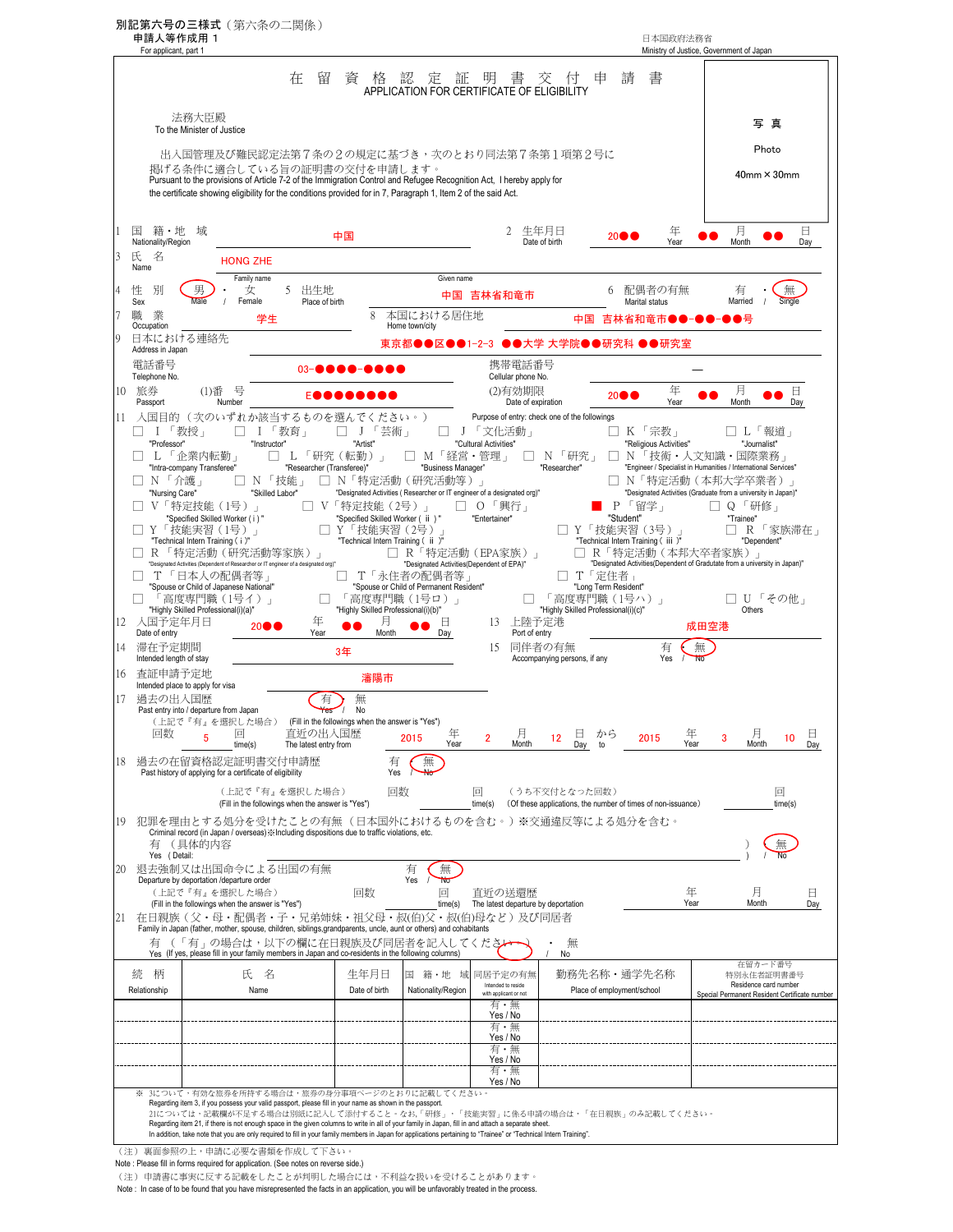|             |                                                       | For applicant, part 2 P ("Student") |                                                  |           |                                                                                     |                        |            |                                                                                                                                                                                                                                                        |                                        |               |              |                                        |             | For certificate of eligibility |                       |  |            |
|-------------|-------------------------------------------------------|-------------------------------------|--------------------------------------------------|-----------|-------------------------------------------------------------------------------------|------------------------|------------|--------------------------------------------------------------------------------------------------------------------------------------------------------------------------------------------------------------------------------------------------------|----------------------------------------|---------------|--------------|----------------------------------------|-------------|--------------------------------|-----------------------|--|------------|
| 22          | 通学先                                                   | Place of study                      |                                                  |           |                                                                                     |                        |            |                                                                                                                                                                                                                                                        |                                        |               |              |                                        |             |                                |                       |  |            |
|             | (1)名 称<br>Name of school                              |                                     | ●●大学 大学院●●研究科                                    |           |                                                                                     |                        |            |                                                                                                                                                                                                                                                        |                                        |               |              |                                        |             |                                |                       |  |            |
|             | (2)所在地<br>Address                                     |                                     |                                                  |           | 東京都●●区●●1-2-3                                                                       |                        |            |                                                                                                                                                                                                                                                        | (3)電話番号                                | Telephone No. |              |                                        |             |                                | 03- <b>0000-0000</b>  |  |            |
| 23          |                                                       |                                     | 修学年数 (小学校~最終学歴)                                  |           | Total period of education (from elementary school to last institution of education) |                        |            |                                                                                                                                                                                                                                                        |                                        |               | 16           |                                        | 年<br>Years  |                                |                       |  |            |
| 24          | (1)在籍状況                                               |                                     | 最終学歴 (又は在学中の学校)                                  | 卒業        |                                                                                     | 在学中                    |            | Education (last school or institution) or present school                                                                                                                                                                                               | 休学中                                    |               |              | 中退                                     |             |                                |                       |  |            |
|             |                                                       | Registered enrollment<br>]大学院 (博士)  |                                                  | Graduated | 大学院 (修士)                                                                            | In school              |            | 大学                                                                                                                                                                                                                                                     | Temporary absence                      |               |              | 短期大学                                   | Withdrawal  |                                | 専門学校                  |  |            |
|             | Doctor                                                | 高等学校                                |                                                  |           | Master<br>中学校                                                                       |                        |            | Bachelor<br>小学校                                                                                                                                                                                                                                        |                                        |               |              | Junior college<br>その他(                 |             |                                | College of technology |  |            |
|             |                                                       | Senior high school                  |                                                  |           | Junior high school                                                                  |                        |            | Elementary school                                                                                                                                                                                                                                      |                                        |               | Others       |                                        |             |                                |                       |  |            |
|             | (2)学校名<br>Name of the school                          |                                     |                                                  |           | University of <b>OOOOOO</b>                                                         |                        |            | (3)卒業又は卒業見込み年月<br>Date of graduation or expected graduation                                                                                                                                                                                            |                                        |               |              |                                        | 20 <b>O</b> |                                | 年<br>Year             |  | 月<br>Month |
| 25          |                                                       |                                     |                                                  |           |                                                                                     |                        |            | 経歴(直近5年の職歴及び学歴(高等学校卒業以降のものに限る)を記入)<br>Personal history(Work experience and educational background for the last 5 years (limited to those after graduating from senior high school))                                                                    |                                        |               |              |                                        |             |                                |                       |  |            |
| 始期<br>Start |                                                       |                                     | 終期<br>Finish                                     |           |                                                                                     | 経歴                     |            |                                                                                                                                                                                                                                                        | 始期<br>Start                            |               | 終期<br>Finish |                                        |             |                                | 経歴                    |  |            |
| 年           | 月                                                     | 年                                   | 月                                                |           |                                                                                     | Personal history       |            | 年                                                                                                                                                                                                                                                      | 月                                      | 年             |              | 月                                      |             |                                | Personal history      |  |            |
| Year<br>20● | Month                                                 | Year<br>20●                         | Month                                            |           |                                                                                     | <b>DOO</b> Higy School |            | Year                                                                                                                                                                                                                                                   | Month                                  | Year          |              | Month                                  |             |                                |                       |  |            |
|             |                                                       |                                     |                                                  |           |                                                                                     |                        |            |                                                                                                                                                                                                                                                        |                                        |               |              |                                        |             |                                |                       |  |            |
|             |                                                       | 21                                  |                                                  |           | University of ●●                                                                    |                        |            |                                                                                                                                                                                                                                                        |                                        |               |              |                                        |             |                                |                       |  |            |
|             |                                                       |                                     |                                                  |           |                                                                                     |                        |            |                                                                                                                                                                                                                                                        |                                        |               |              |                                        |             |                                |                       |  |            |
|             |                                                       |                                     |                                                  |           | 日本語教育を受けた教育機関及び期間                                                                   |                        |            | Organization and period to have received Japanese language education                                                                                                                                                                                   | (2)級又は点数                               |               |              |                                        |             | Attained level or score        |                       |  |            |
|             | 機関名<br>Organization<br>期間:<br>Period<br>その他<br>Others | from                                |                                                  |           | 年<br>Year                                                                           |                        | 月<br>Month | から<br>to                                                                                                                                                                                                                                               |                                        |               | 年<br>Year    |                                        |             | 月<br>Month                     | まで                    |  |            |
|             | 機関名<br>Organization                                   |                                     |                                                  |           | 日本語学習歴(高等学校において教育を受ける場合に記入)                                                         |                        |            | Japanese education history (Fill in the followings when the applicant plans to study in high school)<br>日本語の教育又は日本語による教育を受けた教育機関及び期間<br>Organization and period to have received Japanese language education / received education by Japanese language |                                        |               |              |                                        |             |                                |                       |  |            |
|             | 期間:<br>Period                                         | from                                |                                                  |           | 年<br>Year                                                                           |                        | 月<br>Month | から<br>to                                                                                                                                                                                                                                               |                                        |               | 年<br>Year    |                                        |             | 月<br>Month                     | まで                    |  |            |
|             |                                                       |                                     |                                                  |           |                                                                                     |                        |            | 滞在費の支弁方法等(生活費,学費及び家賃について記入すること。)※複数選択可                                                                                                                                                                                                                 |                                        |               |              |                                        |             |                                |                       |  |            |
|             |                                                       |                                     | (1)支弁方法及び月平均支弁額                                  |           |                                                                                     |                        |            | Method of support to pay for expenses while in Japan(fill in with regard to living expenses, tuition and rent) * multiple answers possible<br>Method of support and an amount of support per month (average)                                           |                                        |               |              |                                        |             |                                |                       |  |            |
|             | 本人負担<br>Self                                          |                                     |                                                  |           |                                                                                     |                        | 円<br>Yen   |                                                                                                                                                                                                                                                        | ■ 在外経費支弁者負担<br>Supporter living abroad |               |              |                                        |             |                                | 150,000               |  | 円<br>Yen   |
|             |                                                       | 在日経費支弁者負担                           |                                                  |           |                                                                                     |                        |            | 円                                                                                                                                                                                                                                                      |                                        |               | 奨学金          |                                        |             |                                |                       |  | 円          |
|             | Supporter in Japan<br>その他                             |                                     |                                                  |           |                                                                                     | 円                      |            | Yen                                                                                                                                                                                                                                                    |                                        |               | Scholarship  |                                        |             |                                |                       |  | Yen        |
|             | Others                                                |                                     |                                                  |           |                                                                                     | Yen                    |            | (2)経費支弁者(複数人いる場合は全てについて記入すること。)※任意様式の別紙可<br>Supporter(If there is more than one, give information on all of the supporters)*another paper may be attached, which does not have to use a prescribed format.                                             |                                        |               |              |                                        |             |                                |                       |  |            |
|             | ①氏 名                                                  |                                     |                                                  |           |                                                                                     | Hong Zhongnana         |            |                                                                                                                                                                                                                                                        |                                        |               |              |                                        |             |                                |                       |  |            |
|             | Name<br>②住                                            | 所                                   |                                                  | 中国        | 吉林省和竜市●●−●●−                                                                        |                        |            |                                                                                                                                                                                                                                                        |                                        |               |              | 電話番号                                   |             |                                | 86-34-0000-0000       |  |            |
| 27<br>28    | Address                                               |                                     | ③職業 (勤務先の名称)<br>Occupation (place of employment) |           |                                                                                     |                        |            | 会社員(●●●●株式会社)                                                                                                                                                                                                                                          |                                        |               |              | Telephone No.<br>電話番号<br>Telephone No. |             |                                | 86-34-0000-0000       |  |            |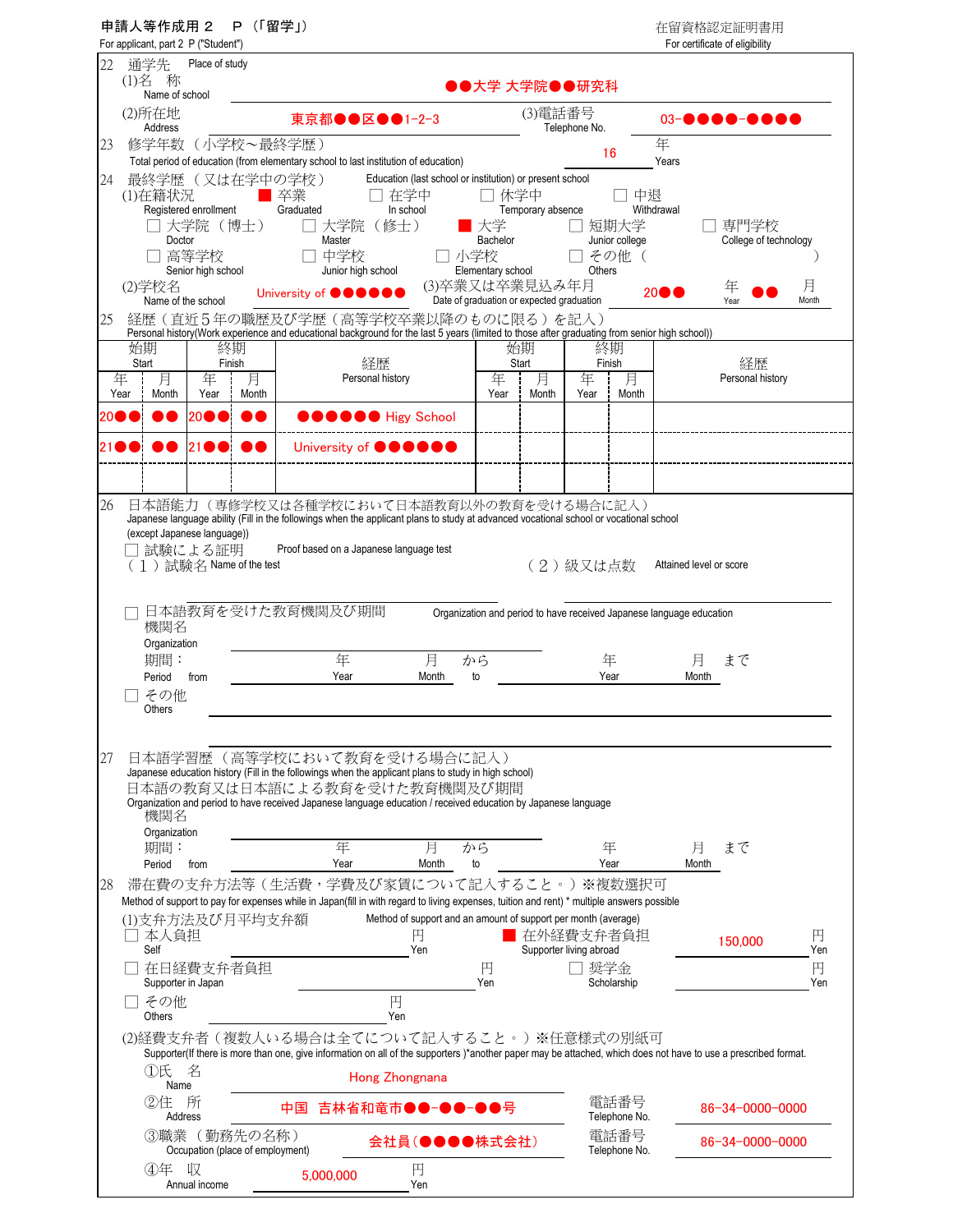| (3)申請人との関係(上記(1)で在外経費支弁者負担又は在日経費支弁者負担を選択した場合に記入)<br>Relationship with the applicant (Check one of the followings when your answer to the question 27(1) is supporter living abroad or Japan)<br>妻<br>母<br>祖父<br>祖母<br>夫<br>父<br>Wife<br>Mother<br>Husband<br>Father<br>Grandfather<br>Grandmother<br>兄弟姉妹<br>叔父(伯父)・叔母(伯母)<br>受入教育機関<br>Brother / Sister<br>Uncle / Aunt<br>Educational institution<br>□ 友人・知人の親族<br>取引関係者 · 現地企業等職員<br>Relative of friend / acquaintance<br>Business connection / Personnel of local enterprise<br>□ 取引関係者・現地企業等職員の親族<br>その他(<br>Relative of business connection / personnel of local enterprise<br><b>Others</b><br>(4)奨学金支給機関 (上記(1)で奨学金を選択した場合に記入)※複数選択可<br>Organization which provide scholarship (Check one of the following when the answer to the question 27(1) is scholarship) * multiple answers possible<br>日本国政府<br>外国政府<br>地方公共団体 | 養父<br>養母<br>Foster father<br>Foster mother<br>友人・知人<br>Friend / Acquaintance                                                                       |
|---------------------------------------------------------------------------------------------------------------------------------------------------------------------------------------------------------------------------------------------------------------------------------------------------------------------------------------------------------------------------------------------------------------------------------------------------------------------------------------------------------------------------------------------------------------------------------------------------------------------------------------------------------------------------------------------------------------------------------------------------------------------------------------------------------------------------------------------------------------------------------|----------------------------------------------------------------------------------------------------------------------------------------------------|
|                                                                                                                                                                                                                                                                                                                                                                                                                                                                                                                                                                                                                                                                                                                                                                                                                                                                                 |                                                                                                                                                    |
|                                                                                                                                                                                                                                                                                                                                                                                                                                                                                                                                                                                                                                                                                                                                                                                                                                                                                 |                                                                                                                                                    |
|                                                                                                                                                                                                                                                                                                                                                                                                                                                                                                                                                                                                                                                                                                                                                                                                                                                                                 |                                                                                                                                                    |
|                                                                                                                                                                                                                                                                                                                                                                                                                                                                                                                                                                                                                                                                                                                                                                                                                                                                                 |                                                                                                                                                    |
|                                                                                                                                                                                                                                                                                                                                                                                                                                                                                                                                                                                                                                                                                                                                                                                                                                                                                 |                                                                                                                                                    |
|                                                                                                                                                                                                                                                                                                                                                                                                                                                                                                                                                                                                                                                                                                                                                                                                                                                                                 |                                                                                                                                                    |
| Foreign government<br>Local government<br>Japanese government                                                                                                                                                                                                                                                                                                                                                                                                                                                                                                                                                                                                                                                                                                                                                                                                                   |                                                                                                                                                    |
| 公益社団法人又は公益財団法人(<br>Public interest incorporated association /<br>Public interest incorporated foundation                                                                                                                                                                                                                                                                                                                                                                                                                                                                                                                                                                                                                                                                                                                                                                        | その他 (<br><b>Others</b>                                                                                                                             |
| Plans after graduation<br>卒業後の予定<br>29                                                                                                                                                                                                                                                                                                                                                                                                                                                                                                                                                                                                                                                                                                                                                                                                                                          |                                                                                                                                                    |
| 帰<br>玉<br>日本での進学<br>Enter school of higher education in Japan<br>Return to home country                                                                                                                                                                                                                                                                                                                                                                                                                                                                                                                                                                                                                                                                                                                                                                                         |                                                                                                                                                    |
| 日本での就職<br>その他 (                                                                                                                                                                                                                                                                                                                                                                                                                                                                                                                                                                                                                                                                                                                                                                                                                                                                 |                                                                                                                                                    |
| Others<br>Find work in Japan<br>本邦における申請人の監護人(通学先が中学校又は小学校の場合に記入)<br>30<br>Actual guardian in Japan (Fill in the following if the applicant is to study at a junior high school or elementary school)                                                                                                                                                                                                                                                                                                                                                                                                                                                                                                                                                                                                                                                                           |                                                                                                                                                    |
| (2)本人との関係<br>(1)<br>名<br>Relationship with the applicant<br>Name                                                                                                                                                                                                                                                                                                                                                                                                                                                                                                                                                                                                                                                                                                                                                                                                                |                                                                                                                                                    |
| $(3)$ ( $\pm$<br>所<br>Address                                                                                                                                                                                                                                                                                                                                                                                                                                                                                                                                                                                                                                                                                                                                                                                                                                                   |                                                                                                                                                    |
| 電話番号<br>携帯電話番号<br>Cellular Phone No.<br>Telephone No.                                                                                                                                                                                                                                                                                                                                                                                                                                                                                                                                                                                                                                                                                                                                                                                                                           |                                                                                                                                                    |
| 申請人,法定代理人,法第7条の2第2項に規定する代理人<br>31<br>Applicant, legal representative or the authorized representative, prescribed in Paragraph 2 of Article 7-2.                                                                                                                                                                                                                                                                                                                                                                                                                                                                                                                                                                                                                                                                                                                                |                                                                                                                                                    |
| (2)本人との関係<br>(1)<br>名<br>田中 -<br>- RK<br>Relationship with the applicant<br>Name                                                                                                                                                                                                                                                                                                                                                                                                                                                                                                                                                                                                                                                                                                                                                                                                | 受入大学 職員                                                                                                                                            |
| $(3)$ 住<br>所<br>東京都●●区●●1-2-3 (※大学住所 可)<br>Address                                                                                                                                                                                                                                                                                                                                                                                                                                                                                                                                                                                                                                                                                                                                                                                                                              |                                                                                                                                                    |
| 電話番号<br>携帯電話番号<br>,<br>(※大学Tel 可)<br>Cellular Phone No.<br>Telephone No.                                                                                                                                                                                                                                                                                                                                                                                                                                                                                                                                                                                                                                                                                                                                                                                                        |                                                                                                                                                    |
| 以上の記載内容は事実と相違ありません。<br>申請人(代理人)の署名/申請書作成年月日                                                                                                                                                                                                                                                                                                                                                                                                                                                                                                                                                                                                                                                                                                                                                                                                                                     | I hereby declare that the statement given above is true and correct.<br>Signature of the applicant (representative) / Date of filling in this form |
| 20 <b>00</b>                                                                                                                                                                                                                                                                                                                                                                                                                                                                                                                                                                                                                                                                                                                                                                                                                                                                    | 月<br>年<br>日<br>Year<br>Month<br>Day                                                                                                                |
| 注意<br>申請書作成後申<br>直筆で書いてください。<br>署名と日付はす<br>申請書作成年月<br>In cases where descr<br>Attention<br>the part concerned and sign their name.<br>The date of preparation of the application form must be written by the applicant (representative)                                                                                                                                                                                                                                                                                                                                                                                                                                                                                                                                                                                                                                         | 署名すること。<br>し・<br>(representative) must correct                                                                                                     |
| Agent or other authorized person<br>取次者<br>⋇<br>(1)<br>名<br>(2)住 所<br>Address<br>Name                                                                                                                                                                                                                                                                                                                                                                                                                                                                                                                                                                                                                                                                                                                                                                                           |                                                                                                                                                    |
| (3)所属機関等<br>Organization to which the agent belongs                                                                                                                                                                                                                                                                                                                                                                                                                                                                                                                                                                                                                                                                                                                                                                                                                             | 電話番号<br>Telephone No.                                                                                                                              |
|                                                                                                                                                                                                                                                                                                                                                                                                                                                                                                                                                                                                                                                                                                                                                                                                                                                                                 |                                                                                                                                                    |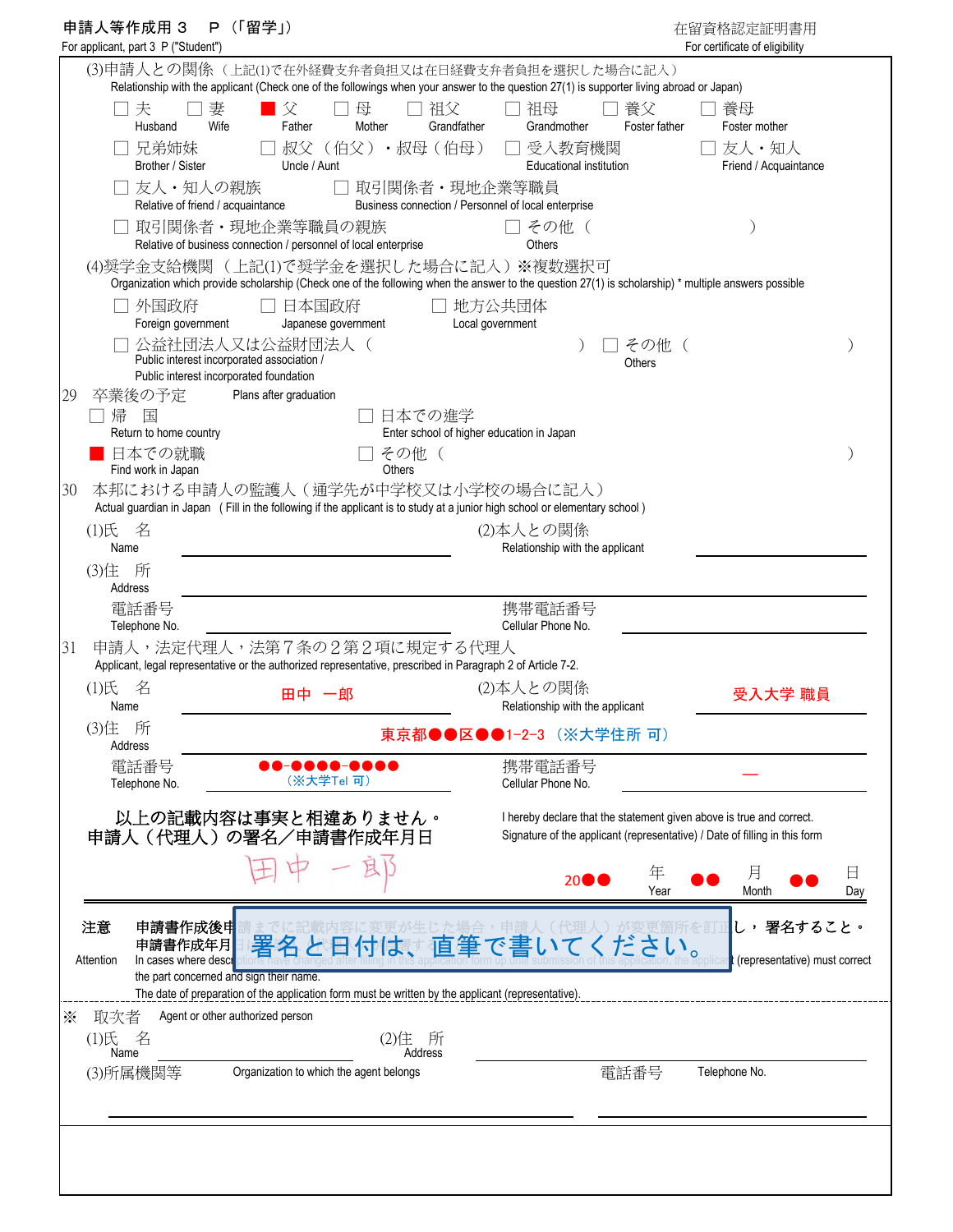|   | 所属機関等作成用 1<br>For organization, part 1 P ("Student")                                                                                                                                                                                                                                                                                                                                                                                                                                                                         |                                                                                                                                                                                                                                                                                                                                                                                                               | P (「留学」)                      |                         |                         |                                                                                                                                                                                                                                                          |          |                 |                              |                          | 在留資格認定証明書用<br>For certificate of eligibility         |                                                                                                                                                                                                                                               |                                                                              |
|---|------------------------------------------------------------------------------------------------------------------------------------------------------------------------------------------------------------------------------------------------------------------------------------------------------------------------------------------------------------------------------------------------------------------------------------------------------------------------------------------------------------------------------|---------------------------------------------------------------------------------------------------------------------------------------------------------------------------------------------------------------------------------------------------------------------------------------------------------------------------------------------------------------------------------------------------------------|-------------------------------|-------------------------|-------------------------|----------------------------------------------------------------------------------------------------------------------------------------------------------------------------------------------------------------------------------------------------------|----------|-----------------|------------------------------|--------------------------|------------------------------------------------------|-----------------------------------------------------------------------------------------------------------------------------------------------------------------------------------------------------------------------------------------------|------------------------------------------------------------------------------|
|   | 入学する外国人の氏名<br>Name of the foreigner to enter school                                                                                                                                                                                                                                                                                                                                                                                                                                                                          |                                                                                                                                                                                                                                                                                                                                                                                                               |                               |                         |                         |                                                                                                                                                                                                                                                          |          | <b>HONG ZHE</b> |                              |                          |                                                      |                                                                                                                                                                                                                                               |                                                                              |
| 2 | 通学先 Place of Study<br>(1)学校名<br>Name of School                                                                                                                                                                                                                                                                                                                                                                                                                                                                               |                                                                                                                                                                                                                                                                                                                                                                                                               |                               |                         |                         | ●●大学 大学院●●研究科                                                                                                                                                                                                                                            |          |                 |                              |                          |                                                      |                                                                                                                                                                                                                                               |                                                                              |
|   | (2)所在地<br>Address                                                                                                                                                                                                                                                                                                                                                                                                                                                                                                            |                                                                                                                                                                                                                                                                                                                                                                                                               |                               |                         |                         | 東京都●●区●●1-2-3                                                                                                                                                                                                                                            |          |                 |                              |                          |                                                      |                                                                                                                                                                                                                                               |                                                                              |
|   | 電話番号<br>Telephone No.                                                                                                                                                                                                                                                                                                                                                                                                                                                                                                        |                                                                                                                                                                                                                                                                                                                                                                                                               | 03- <b>0000-0000</b>          |                         |                         |                                                                                                                                                                                                                                                          |          |                 |                              |                          |                                                      |                                                                                                                                                                                                                                               |                                                                              |
|   | (3)法人名<br>Corporation name                                                                                                                                                                                                                                                                                                                                                                                                                                                                                                   |                                                                                                                                                                                                                                                                                                                                                                                                               |                               |                         |                         | 国立大学法人 ●●大学                                                                                                                                                                                                                                              |          |                 |                              |                          |                                                      |                                                                                                                                                                                                                                               |                                                                              |
|   | (4)法人番号 (13桁)<br>Corporation no. (combination of 13 numbers and letters)                                                                                                                                                                                                                                                                                                                                                                                                                                                     |                                                                                                                                                                                                                                                                                                                                                                                                               |                               |                         | $\overline{2}$<br>3     | $\sqrt{5}$<br>4                                                                                                                                                                                                                                          | 7<br>6   | 8<br>9          | $\mathbf{0}$<br>$\mathbf{0}$ | $\mathbf{0}$<br>$\bf{0}$ |                                                      |                                                                                                                                                                                                                                               |                                                                              |
|   | (5)授業形態<br>■昼間制<br>Day classes<br>(6)生活指導担当者名 (通学先が専修学校,各種学校,中学校又は小学校の場合に記)<br>Name of the resident adviser in Japan (in case that the place of study is an advanced vocational school, vocational school,<br>junior high school or elementary school)<br>(7)学生交換計画の有無及び当該計画の策定主体<br>(通学先が高等学校,中学校又は小学校の場合に記入)<br>Is the applicant participating in a student exchange program? Which organization is in charge of that program?<br>(when the place of study is senior high school, junior high school or elementary school) | Type of class<br>サテライト制(双方向通信による遠隔授業を受ける場合に記入)<br>Satellite program (fill in this box when attending remote classes that use two-way communication)<br>Correspondence course (including cases receiving credits for education via video or internet)<br>国又は地方公共団体の機関<br>National or local government<br>公益社団法人又は公益財団法人<br>Public interest incorporated association or public interest incorporated foundation | □ 昼夜間制<br>Day-Evening classes | □ 独立行政法人                | □夜間制<br>Evening classes | Incorporated administrative agency                                                                                                                                                                                                                       |          |                 | 国立大学法人<br>その他<br>Others      |                          | 有・無<br>Yes / No<br>National university corporation   | 学校法人                                                                                                                                                                                                                                          | 通信制(単位の一部をビデオ又はインターネット等による教育により取得できる場合を含む。)<br><b>Educational foundation</b> |
| 3 | 入学年月日<br>Date of entrance                                                                                                                                                                                                                                                                                                                                                                                                                                                                                                    |                                                                                                                                                                                                                                                                                                                                                                                                               | 20                            | 年<br>Year               | 月                       | Month                                                                                                                                                                                                                                                    | 日<br>Day |                 |                              |                          |                                                      |                                                                                                                                                                                                                                               |                                                                              |
|   | 週間授業時間(予定を含む。)<br>Lesson hours per week(including scheduled lessons                                                                                                                                                                                                                                                                                                                                                                                                                                                          |                                                                                                                                                                                                                                                                                                                                                                                                               |                               |                         |                         | 40                                                                                                                                                                                                                                                       |          |                 | 時間<br>hours                  |                          |                                                      |                                                                                                                                                                                                                                               |                                                                              |
| 5 | 在籍区分<br>口 大学院<br>Doctor                                                                                                                                                                                                                                                                                                                                                                                                                                                                                                      | Registration<br>(博士)                                                                                                                                                                                                                                                                                                                                                                                          |                               | Master                  | 大学院 (修士)                |                                                                                                                                                                                                                                                          |          |                 |                              |                          |                                                      |                                                                                                                                                                                                                                               |                                                                              |
|   | □ 大学院 (研究生/専ら聴講によらな □ 大学院 (研究生/専ら聴講による□ 大学 (学部生)<br>Graduate school (Research student / not study<br>through auditing courses exclusively)                                                                                                                                                                                                                                                                                                                                                                                   |                                                                                                                                                                                                                                                                                                                                                                                                               |                               |                         |                         | Graduate school (Research student / study<br>through auditing courses exclusively)                                                                                                                                                                       |          |                 |                              |                          | Undergraduate student                                |                                                                                                                                                                                                                                               |                                                                              |
|   | 口大学 (聴講生)<br>University(Auditor)<br>□ 大学( 研究生/専ら聴講によらない □ 大学( 研究生/専ら聴講によミ□ 短期大学( 学科生 )<br>University (Research student/ not study through<br>auditing courses exclusively)<br>口 短期大学 (聴講生)<br>Junior college (Auditor)<br>□ 高等専門学校<br>Technical school<br>□ 専修学校 (一般課程)<br>Advanced vocational school (General course)<br>日本語教育機関 (専修学校専門課程)<br>ப<br>Japanese language institution (Advanced vocational school of specialized course)<br>日本語教育機関 (準備教育課程)<br>ப                                                               |                                                                                                                                                                                                                                                                                                                                                                                                               |                               | □ 専修学校 (専門課程)<br>□ 各種学校 | Miscellaneous school    | 口大学 (科目等履修生)<br>University (Elective course student)<br>University (Research student / study<br>through auditing courses exclusively))<br>□ 短期大学 (科目等履修生)<br>Junior college (Elective course student)<br>Advanced vocational school (Specialized course) |          |                 |                              |                          | 口大学 (別科生)<br>□ 日本語教育機関 (各種学校)                        | University (Japanese language course student)<br>Junior college (Regular student)<br>口 短期大学 (別科生)<br>Junior college (Japanese language course student)<br>□ 専修学校 (高等課程)<br>Advanced vocational school (Higher course)<br>□ 日本語教育機関 (専修学校一般課程) | Japanese language institution (Advanced vocational school of general course) |
|   | Japanese language institution (Preparatory courses)<br>日本語教育機関 (その他)<br>Japanese language institution (Others)<br>高等学校<br>ப<br>Senior high school                                                                                                                                                                                                                                                                                                                                                                            |                                                                                                                                                                                                                                                                                                                                                                                                               | 口 中学校                         | Junior high school      |                         | □ 小学校<br>Elementary school                                                                                                                                                                                                                               |          |                 | □ その他<br>Others              |                          | Japanese language institution (Miscellaneous school) |                                                                                                                                                                                                                                               |                                                                              |